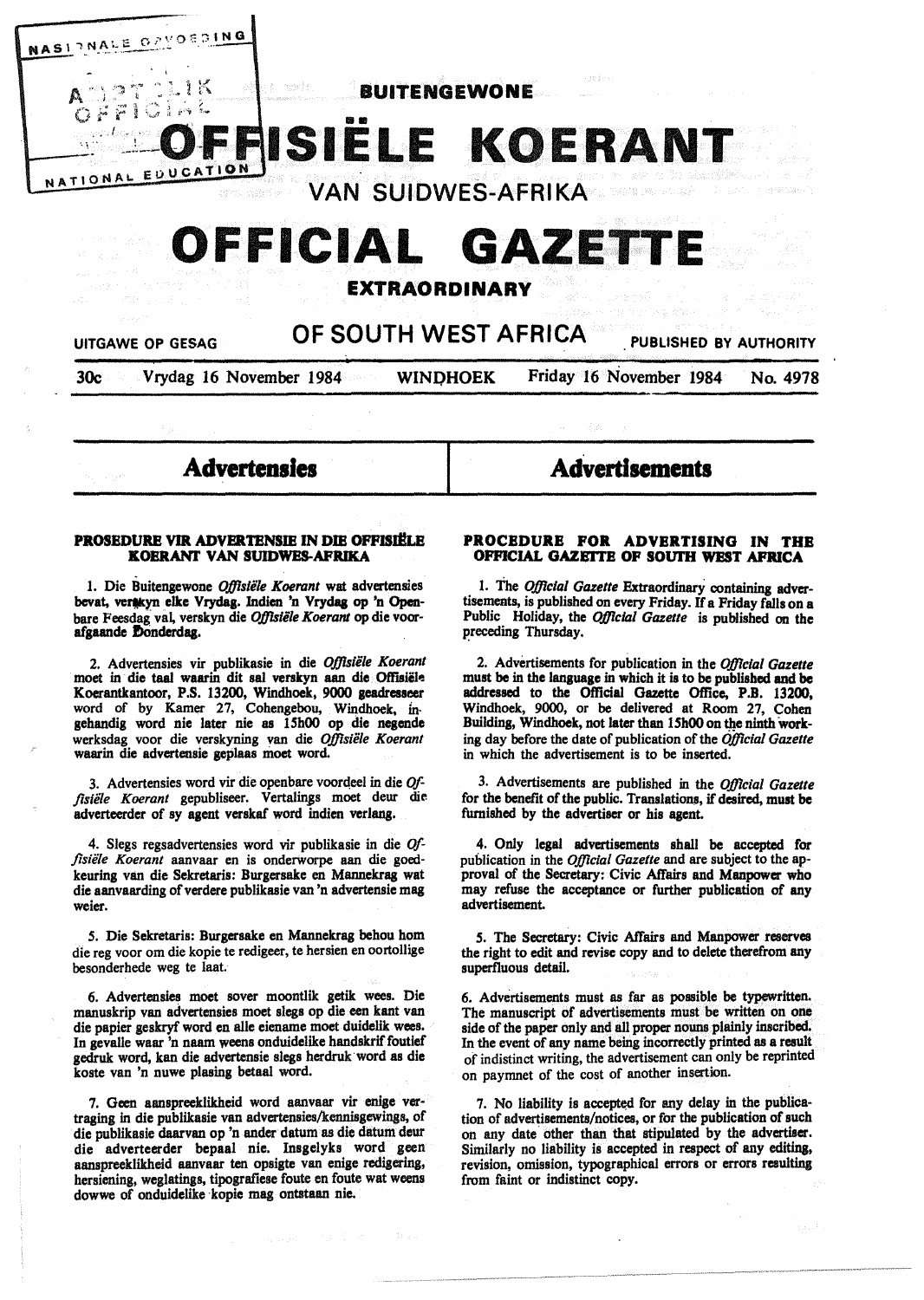skadevergoeding en koste wat voortvloei uit enige aksie wat weens die publikasie hetsy met of sonder enige weglating, 8. Die adverteerder word aanspreeklik gehou vir enige en koste wat aanspreeklik gehou vir enige<br>en koste wat voortvloei uit enige aksie wat<br>seeks hatma met of sonder anime mealsting. foute, onduidelikhede of in watter vorm ookal, van 'n kennisgewing teen die Administrateur-generaal ingestel word.

9. Die jaarlikse intekengeld op die *Offlstële Koerant* is R20.00 posvry in hierdie gebied en die Republiek van Suid-Afrika, verkrygbaar by Swapers Beperk, Posbus 56, Windhoek, 9000. Oorsese intekenaars moet posgeld voorultbetaal. Enkel ekaemplare van die *OjJlslile Koerant* is verkrygbaar van Swapers Beperk, Posbus 56, Windhoek, 9000 teen die prys soos gedruk op eksemplaar. Eksemplare word vir slegs twee jaar in voorraad gehou.

10. Die koste vir die plasing van kennisgewings is soos volg en is betaalbaar by wyse van tjeks, wissels, pos- of aeldordera:

# LYS VAN VASTE TARIEWE

| <b>GESTANDAARDISEERDE ings</b><br><b>KENNISGEWINGS</b>                                                                                                                                                           | Tarief per<br>plasing<br>R |
|------------------------------------------------------------------------------------------------------------------------------------------------------------------------------------------------------------------|----------------------------|
|                                                                                                                                                                                                                  | 3,25                       |
| Aktes: Verlore dokumente                                                                                                                                                                                         | 6,00                       |
| Besigheidskennisgewings<br>Boedelwettekennisgewings: Vorms J. 187, 193                                                                                                                                           | 5.00                       |
| 197, 295, 297, 517 en 519 $\dots$                                                                                                                                                                                | 2.00                       |
| Derdepartyassuransie-eise om skadevergoeding<br>Insolvensiewet- en maatskappywettekennisge-<br>wings: J. 28, J. 29. Vorms 1 tot 9                                                                                | 2,50<br>4,00               |
|                                                                                                                                                                                                                  |                            |
| L.W. - Vorms 2 en 6 - bykomstige verkla-<br>rings volgens woordetaltabel, toegevoeg tot die<br><b>basiese tarief.</b>                                                                                            |                            |
| Naamsverandering (vier plasings)<br>Naturalisasiekennisgewings (insluitende 'n her-                                                                                                                              | 25,00                      |
| druk vir die adverteerder)                                                                                                                                                                                       | 2,00                       |
| Onopgeëiste geld — slegs in die Buitengewone                                                                                                                                                                     |                            |
| Offisiële Koerantsluitingsdatum 15 Januarie (per                                                                                                                                                                 |                            |
| inskrywing van "naam, adres en bedrag")                                                                                                                                                                          | 0,80                       |
| Slagterskennisgewings                                                                                                                                                                                            | 5,00                       |
| Slumopruimingshofkennisgewings, per perseel                                                                                                                                                                      | 4,00                       |
| Verlore lewensversekeringspolisse                                                                                                                                                                                | 2,00                       |
| NIE-GESTANDAARDISEERDE KENNISGEWINGS                                                                                                                                                                             |                            |
| Maatskappykennisgewings:                                                                                                                                                                                         |                            |
| Kort kennisgewings: Vergaderings, besluite, aan-<br>bod van skikking, omskepping van maatskappye,<br>vrywillige likwidasies, ens.: sluiting van lederegis-<br>ters vir oordragte en/of verklarings van dividende | 11,00                      |
| Dranklisensiekennisgewings (in Buitengewone Of-<br>fisiële Koerante, t.w. Junie/TVI.; November/Kaap;<br>Januarie/OVS; April/Natal) per tweetalige                                                                |                            |
| aansoek                                                                                                                                                                                                          | 7.00                       |
| Verklaring van dividende met profytstate, notas<br>ingesluit                                                                                                                                                     | 25,00                      |
| Lang kennisgewings: Oordragte, veranderings met<br>betrekking tot aandele of kapitaal, aflossings, be-<br>sluite, vrywillige likwidasies                                                                         | 37,00                      |
| Handelsmerke in Suidwes-Afrika $\ldots$ ,,,,,,,,,,                                                                                                                                                               | 11,00                      |
|                                                                                                                                                                                                                  |                            |
| Likwidateurs en ander aangesteldes se kennisge-<br><u>wings </u>                                                                                                                                                 | 7,00                       |
|                                                                                                                                                                                                                  |                            |

8. The advertiser will be held liable for all compensation and costs arising from any action which may be instituted against the *Administrator-General* as a result of the publication of a notice with or without any omission, errors, lack of clarity or in any form whatsoever.

9. The subscription for the *Official Gazette* is R20,00 per annum, post free in this territory and the Republic of South Africa, obtainable from Swapers Limited, P.O. Box 56, WINDHOEK, 9000. Postage must be prepaid by overseas subscriber. Single copies of the *Official Gazette* are obtainable from Swapers Limited, P.O. Box *56,* Windhoek, 9000, at the price as printed on copy. Copies are kept in stock for two years only.

10. The charge for the insertion of notices is as follows and is payable in the form of cheques, bills, postal or money orders:

#### LIST OF FIXED TARIFF **RATES**

| STANDARDISED NOTICES                                                                                           | Rate per<br>insertion<br>R. |
|----------------------------------------------------------------------------------------------------------------|-----------------------------|
| <b>Transfer of business</b>                                                                                    | 3.25                        |
| Deeds: Lost documents                                                                                          | 6.00                        |
| Business notices                                                                                               | 5,00                        |
| Administration of Estates Acts Notices: Forms                                                                  |                             |
| J. 187, 193, 197, 295, 297, 517 and 519                                                                        | 2.00                        |
| Third party insurance claims for compensation                                                                  | 2,50                        |
| Insolvency Act and Company Acts Notices: J. 28,                                                                |                             |
|                                                                                                                | 4.00                        |
| $N.B. - Forms 2 and 6 - additional statements$<br>according to word count table, added to the<br>basic tariff. |                             |
| Change of name (four insertions) $\dots\dots\dots$                                                             | 25,00                       |
| Naturalisation notices (including a reprint for the                                                            |                             |
| advertiser)                                                                                                    | 2.00                        |
| Unclaimed moneys - only in the Official                                                                        |                             |
| Gazette Extraordinary, closing date 15 January                                                                 |                             |
| (per entry of "name, address and amount")                                                                      | 0.80                        |
| Butchers' notices                                                                                              | 5,00                        |
| Slum Clearance Court Notices, per premises                                                                     | 4.00                        |
| Lost life insurance policies $\ldots \ldots \ldots \ldots \ldots$                                              | 2.00                        |
| NON-STANDARDISED NOTICES                                                                                       |                             |
| Company notices:                                                                                               | R                           |
| Short notices: Meetings, resolutions, offer of com-                                                            |                             |
| promise, conversion of companies, voluntary win-                                                               |                             |
| dings-up, etc.: closing of members' registers for<br>transfers and/or declarations of dividends                | 11.00                       |
|                                                                                                                |                             |
| Liquor Licence Notices (in Gazettes, Extraor-                                                                  |                             |
| viz. June/Tvl.; November/Cape; January/O.F.S.;                                                                 |                             |
| April/Natal), per bilingual application                                                                        | 7.00                        |
| Declaration of dividends with profit statements,                                                               |                             |
| including notes                                                                                                | 25,00                       |
|                                                                                                                |                             |
| Long notices: Transfers, changes in respect of                                                                 |                             |
| shares or capital, redemptions, resolutions, volun-                                                            |                             |
| tary liquidations                                                                                              | 37,00                       |
| Trade marks in South West Africa                                                                               | 11,00                       |
|                                                                                                                |                             |
| Liquidators' and other appointees' notices                                                                     | 7.00                        |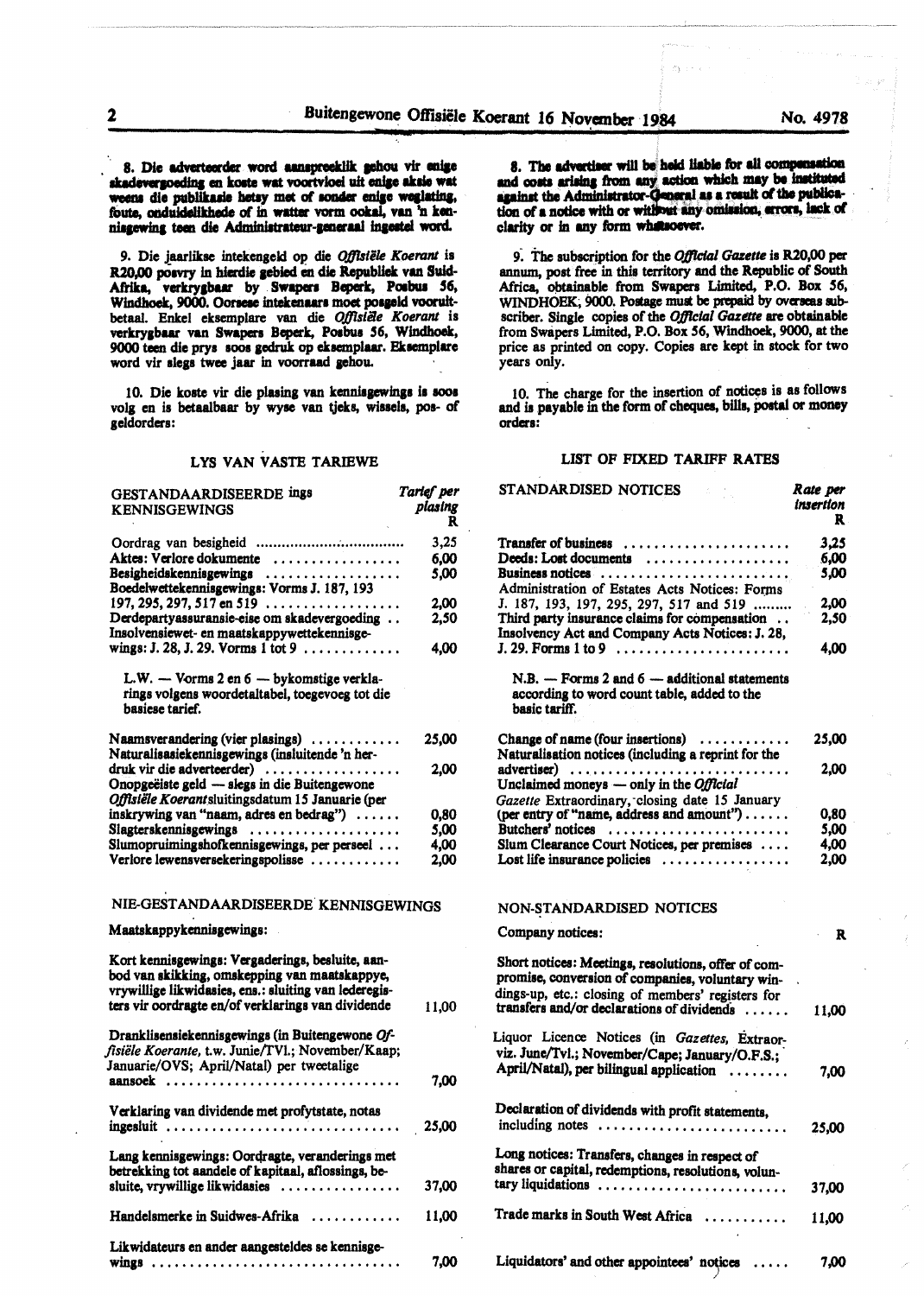# GEREGTELIKE EN ANDER OPENBARE VERKOPE:

| Geregtelike verkope<br>Openbare veilings, verkope en tenders:      | 18.00 |
|--------------------------------------------------------------------|-------|
| Tot 75 woorde $\dots\dots\dots\dots\dots\dots\dots\dots\dots\dots$ | 6.00  |
|                                                                    | 15.00 |
| $251$ tot 350 woorde $\ldots \ldots \ldots \ldots \ldots \ldots$   | 23.00 |

#### ORDERS VAN DIE HOF:

| Voorlopige en finale likwidasies                                  |       |
|-------------------------------------------------------------------|-------|
| of sekwestrasie $  \dots   \dots   \dots   \dots   \dots   \dots$ | 14.00 |
| Vermindering of veranderings in kapitaal-                         |       |
| samesmeltings, aanbod van skikking                                | 37,00 |
| Geregtelike besture, kurator bonis en soortgelyke                 |       |
| en uitgebreide bevel nisi                                         | 37.00 |
| Verlenging van keerdatum                                          | 4,00  |
| Tersydestellings en afwysings van petisies (J. 158)  4,00         |       |

11. Die koste vir die plasing van advertensies, behalwe die kennisgewings wat in paragraaf 10 genoem word, is teen die tarief van 56c per sm dubbelkolom. (Gedeeltes van 'n sm moet as volle sm bereken word).

12. Geen advertensie word geplaas tensy die koste nie vooruitbetaal is nie. Tjeks, wissels, pos- en geldorders moet aan die Sekretaris,: Burgersake en Mannekrag betaalbaar gemaak word.

### **Vorm/Form J** 187 LIKWIDASIB- EN DISTRIBUSIEREKENING IN **BESTORWE BOEDELS WAT TER INSAE LÊ**

Ingevolge artikel 35(5) van Wet 66 van 1965, word hierby kennis gegee dat duplikate van die likwidasie- en distribusierekenings ( eerste en finale, *tensy anders vermeld)* in die boedels hieronder vermeld, in die kantore van die Meester en Landdroste soos vermeld en gedurende 'n tydperk van 21 dae (of korter of langer *indien spesiaal vermeld)* vanaf gemelde datums of vanaf datum van publikasie hiervan, as dit later is, ter insae lê van alle persone wat daarby belang het.

Indien binne genoemde tydperk geen besware daarteen by die betrokke Meester ingedien word nie, gaan die eksekuteurs oor tot die uitbetalings ingevolge gemelde rekenings.

217/84 HEYDENRYCH Paul Jacobus 380804 5008 00 3. Lichtensteinstraat 27, Keetmanshoop Anna Susanna Heydenrych (Voorheen Ellis, Geb. Langenhoven) 431109 0049 00 5 Keetmanshoop Windhoek Santamtrust Posbus 680 Bellville 7532.

223/83 SCHRODER Anton Heinrich Alexander Franz Richard 0503305010114 Eirup Distrik Mariental Mariental Windhoek Santam Trust Beperk Voortrekkerweg 81 Bellville Posbus 680 Bellville 7530.

126/84 GEISS Heinrich Ludwig Geen Lazarette Straat nr -89 Windhoek Marie Elisabeth Geiss (Gebore Betzel) 21 dae Swakopmund Swanepoel & Kinghorn, Posbus 1455, Swakopmund.

529/83 AUGUSTO Joao 80830623SP 32 Bataljon Wes-Caprivi Rundu Windhoek R.D.W. Riebel -Eksekuteur Posbus 1 Swabank Windhoek.

540/82 BURGER Pieter Michie! Delport 350814 5006 002 Kuisebstraat 52 Erospark Windhoek Gewysigde Windhoek Windhoek Dr Weder Kruger & Hartmann Posbus 864 Windhoek 9000.

# SALES IN EXECUTION AND OTHER. PUBLIC SALES:

| Sales in execution $\dots\dots\dots\dots\dots\dots\dots\dots$<br>Public auctions, sales and tenders:                                     |  | 18.00         |
|------------------------------------------------------------------------------------------------------------------------------------------|--|---------------|
| Up to 75 words $\dots \dots \dots \dots \dots \dots \dots \dots$<br>$76$ to 250 words $\ldots \ldots \ldots \ldots \ldots \ldots \ldots$ |  | 6.00<br>15.00 |
|                                                                                                                                          |  | 23.00         |

# ORDERS OF THE COURT:

| Provisional and final liquidations or seque-            |       |
|---------------------------------------------------------|-------|
| strations                                               | 14.00 |
| Reduction or change in capital mergers, offer of        |       |
| compromise                                              | 37,00 |
| Judicial managements, curator bonis and similar         |       |
| and extensive <i>rule nisi</i>                          | 37.00 |
| Extension of return date                                | 4.00  |
| Supersession and discharge of petitions (J. 158).  4,00 |       |

11. The charge for the insertion of advertisements other than the notices mentioned in paragraph 10 is at the rate of 56c per cm double column. (Fractions of a cm must be . calculated as a cm).

12. No advertisements shall be inserted unless the charge is prepaid, Cheques, drafts, postal or money orders must be made payable to the Secretary: Civic Affairs and Manpower.

### LIQUIDATION AND DISTRIBUTION ACCOUNTS IN DECEASED ESTATES LYING FOR INSPECTION

In terms of section 35(5) of Act 66 of 1965, notice is hereby given that copies of the liquidation and distribution accounts (first and final, *unless otherwise stated)* in the estates specified below will be open for the inspection of all persons interested therein for a period of 21 days (or shorter or longer if *specially stated)* from the date specified or from the date of publication hereof, whichever may be the later, and at the offices of the Master and Magistrates as stated.

Should no objection thereto be lodged with the Master concerned during the specified period, the executors will proceed to make payments in accordance with the accounts.

417/81 KARSTEN Gideon Jacobus 961129 5016 005 Hammanstraat Klein Windhoek Windhoek Barclays National Bank Ltd, Cape Town Trustee Branch, PO Box 512, Cape Town.

265/84 ROELOFSE Anna Sophia Elizabeth 190727 0014 009 Klaradynstraat, Gobabis Petrus Gerhardus Roelofse 191124 01 0006 9 Gobabis Windhoek KS Dannhauser, Posbus 210 Gobabis.

46/82 KOCH Holk Sigurd Tsumeb, South West Africa Amended First & Final Tsumeb Windhoek Fisher, Quarmby & Pfeifer P.O. Box. 37, Windhoek.

412/84 BIEWENGA Jacobus 040526 5004 003 Plaas Fleur, distrik Gobabis Alida Biewenga Gobabis Windhoek FM Oehl Trust Posbus 2126, Clareinch 7740.

429/84 BOTSCHEIDER Werner 111213 5034 10 8 Windhoek Windhoek L. Friedrichsmeier c/o Bierbrauer & Wilhelm (Pty) Ltd PO Box 1046, Windhoek.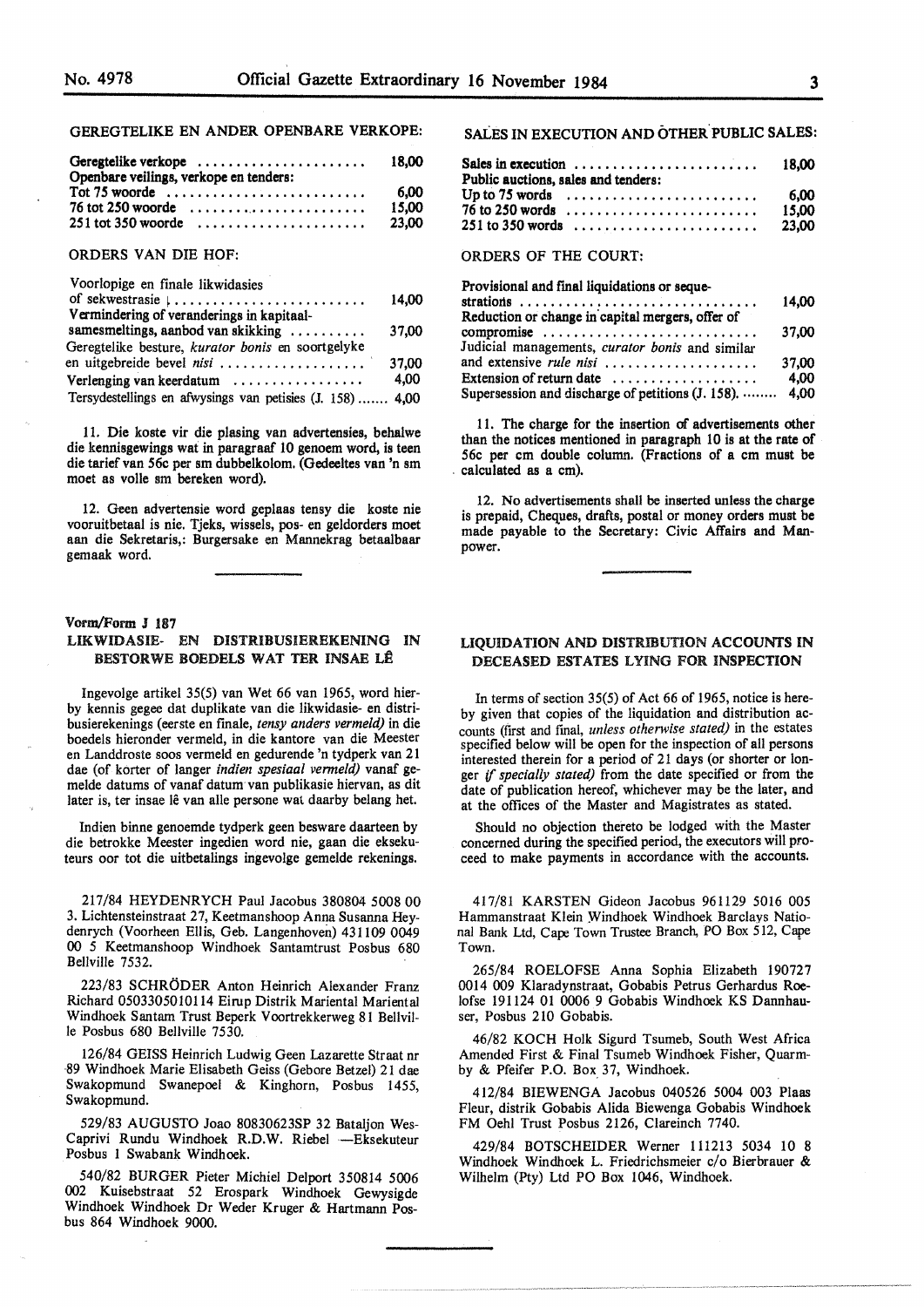#### **VomvFonn J 193**

#### **KENNISGEWING AAN KREDITEURE IN BESTOR-**WE BOEDELS

Alle persone wat vorderinge het teen die boedels hieronder vermetd, word hierby. versoek om hul vorderinge by die betrokke eksekuteurs en binne 'n tydperk van 30 dae (of andersins soos aangedui) gereken vanaf die datum van publikasie hiervan in te lewer. Die inligting word verstrek in die volgorde: Boedelnommer, familienaam en voorname, geboortedatum, persoonsnommer, laaste datum, familienaam, geboortedatum en persoonsnommer; naam en adres van elrsekuteurs of gemagtigde agent, tydperk toegelaat vir lewering van vorderings *indien anders as 30 dae.* 

466/84 Windhoek BANGO Mandarina 201 Bataljon, Omega 2 Desember 1983 A Schiebler Posbus 249 Windhoek 9000.

421/84 Windhoek GERONIMUS Agathe Elisabeth *5*  June 1983 930605 0008 004 Susanna Grauheim, Nursing Home, Windhoek, 9000 15 September 1984 Barclays National Bank Ltd - Cape Town Trustee PO Box 512 Cape Town, 8000.

295/84 **VAN BILJON** Ernst Heinrich Petrus 14/05/1922 220514 01 0006 7 Posbus l, Kombat 8 Julie 1984 Windhoek Van der Westhuizen & Greetf Posbus 47 Otjiwarongo.

438/84 Windhoek MAREE Lukas Martinus 4 Januarie 1907 070104 5002 006 Dunenweg 13 Swakopmund 7 September 1984 CL De Jager & Van Rooyen Posbus 224, Walvisbaai.

# NOTICE TO CREDITORS IN DECEASED ESTATES

All persons having claims against the estates mentioned below are hereby called upon to lodge their claims with the executors concerned, within 30 days (or otherwise as indicated) calculated from the date of publication hereof. The information is given in the following order: Estate number, surname and christian names, date of birth, identity number, last address, date of death; surviving spouse's names, surname date of birth and identity number; name and address of executor or authorised agent, period allowed for lodgement of *claims* if *other than 30 days.* 

458/84 Windhoek NEL Carel Gert Steenkamp 13 September 1926 260913 5023 00 6 Luitenant Lampestraat, Gobabis 7 Oktober 1984 KS Dannhauser, Posbus 210, Gobabis 30 dae.

344/83 Windhoek BAM Hendrik Johannes Jacobus 14 Augustus 1909 090813 5006 00 9 Gochas Mariental Distrik 9 Augustus 1983 Barclays Nasionale Bank Beperk (Geregistreerde Handelsbank) Trustee Tak Kaapstad, Posbus 512, Kaapstad, 8000.

437/84 Windhoek STOLZE Rudolf Werner 17/10/1911 111017 5047 006 Majorie Clark St 11 Olympia Windhoek 19 September 1984 Barclays Nasionale Bank, Posbus 1014, Kimberley, 8300.

395/84 Windhoek STOVER Kurt 9de Sept. 1942 420909- 514 7-10-7 Bergstraat 22, Windhoek, **S.W.A.** 14 de Julie 1984 Francina Johanna Stöver (gebore Van Schalkwyk) 13de Desember 1943

4312130057008 Syfrets Trust Beperk

Waalstraat 24 Kaapstad, 800 l Agente vir die eksekuteurs.

#### Vorm/Form 4

# LIKWIDASIE REKENINGE EN PLANNE VAN DISTRIBUSIE OF KONTRIBUSIE REKEMNG IN GESEKWESTREERDE BOEDELS OF MAATSKAP-I PYE **IN** LIKWIDASIB

Ingevolge artikel 108(2) van die Insolvensiewet, 1936, artikel  $136(2)$  van die Maatskappywet, 1926, en artikel 406(3) van die Maatskappywet, 1973, word hierby kennis **gegoe** dat die likwidasie- distribusie- of kontribusierekening\_s in die boedels of die maatskappye, na gelang van die geval, hieronder vermeld ter insae van skuldeisers of kontribuante sal lê op die kantore van die Meester en Landdroste daarin genoem, gedurende 'n tydperk van 14 dae, of die **tydperk** wat daarin vermeld is, vanaf die datum hieronder vermeld of vanaf die datum van publikasie hiervan, watter datum ook al die laaste is.

W7/84 Insolvent Estate JR Fobian t/a Afro Fashions. First and Final Liquidation & Distribution Account. At the offices of the Master of the Supreme Court, Windhoek for a period of 14 days as from the 16th November 1984. Dr. OFC Herrigel c/o Security Trust SW A (Pty) Ltd PO Box 3599 Windhoek 9000.

# LIQUIDATION ACCOUNTS AND PLANS OF DISTRIBUTION OR CONTRIBUTION IN SEQUES-TRATED ESTATES OR COMPANIES BEING WOUND UP

Pursuant to section 108(2) of the Insolvency Act, 1936, section 136(2) of the Companies Act, 1926, and section  $406(3)$  of the Companies Act, 1973, notice is hereby given that the liquidation account and plans of distribution or contribution the estates or the companies mentioned below will lie open for inspection by creditors or contributories at the offices of the Master and the Magistrates stated therein, for a period of 14 days, or for such a period as stated therein, from the dates mentioned below or from the date of publication hereof, which-ever may be the later date.

W14/83 Insolvent Estate AJ Kleynhans Second and Final Liquidation & Distribution Account At the offices of the Master of the Supreme Court in Windhoek for a period of 14 days as from the 16th November 1984. Dr OFC Herrigel c/o Security Trust SWA (Pty) Ltd PO Box 3599 Windhoek 9000.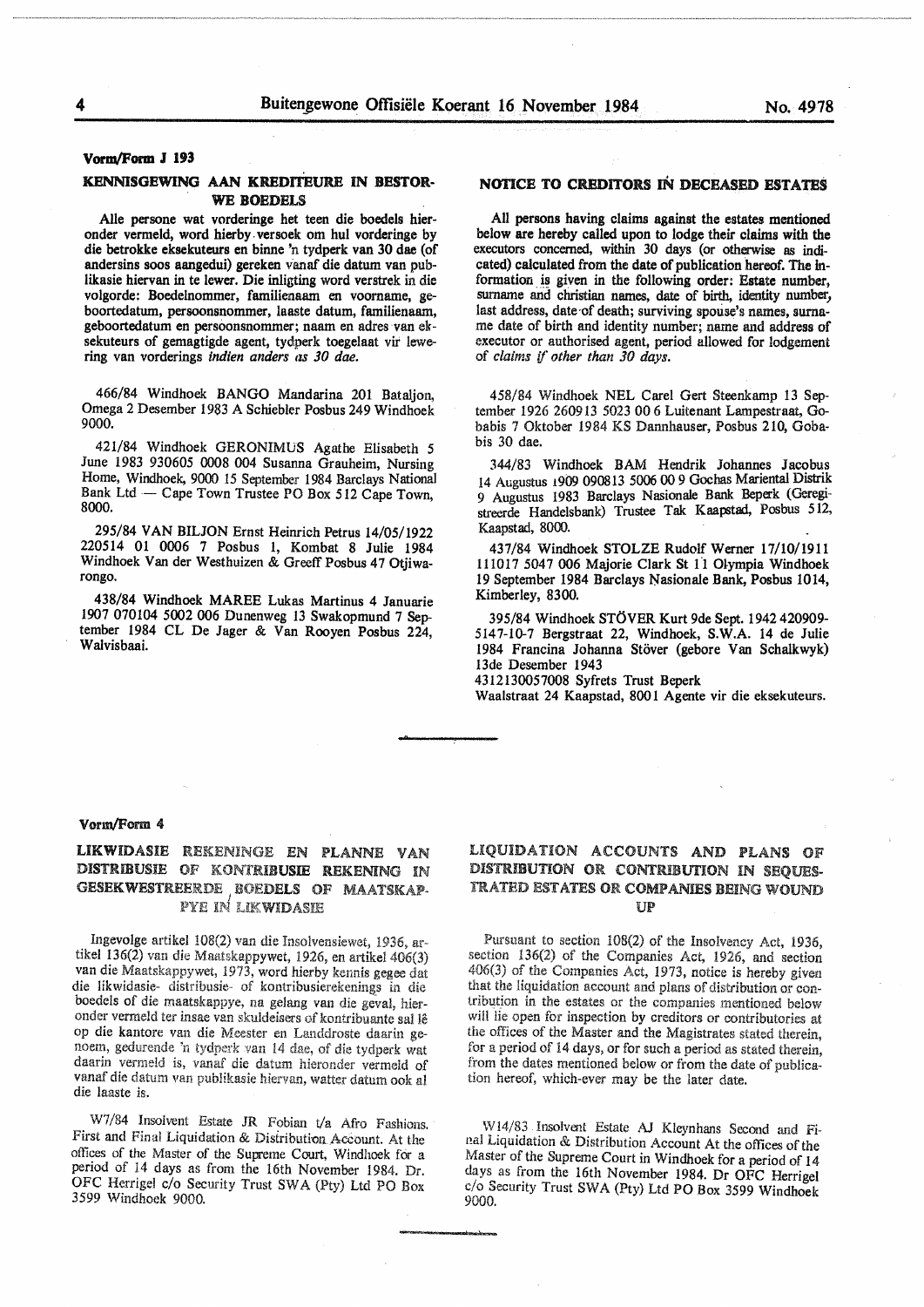#### Vorm/Form S17

#### KENNISGEWING AAN KREDITEURE IN BESTOR-WE BOEDELS

Alle persone wat vorderinge het teen die boedels in die bylae vermeld, word versoek om sodanige vorderings binne 'n tydperk van 30 dae (of andersins soos aangedui) vanaf die datum van publikasie hiervan by die betrokke eksekuteurs in te lewer.

GORTEL Fritz Karl 29/8/1911 110829 5006 00 l Swakopmund 20/8/1984 30 days Windhoek SW A Agent for executrix Standard Bank SWA Bpk (Geregistreerde Handelsbank) Trustee Tak Posbus 2164, Windhoek 9000.

377/84 THERON Getruida Johanna Magrieta 14-8-1917 Windhoek 12-9-1982 30 days Windhoek SWA Standard Bank SWA Bpk (Geregistreerde Handelsbank) Trustee Tak Posbus 2164, Windhoek 9000.

# **NOTICE TO CREDITORS IN DECEASED ESTATES**

All persons having claims against the estates specified in the schedule, are called upon to lodge their claims with the executors concerned within a period of 30 days (or otherwise as indicated) from the date of publication hereof.

GRÜNEWALD Irmgard Maria 8-8-1890 9008080002003 Windhoek 17-10-1984 30 days Windhoek SWA Standard Bank SWA Bpk (Geregistreerde Handelsbank) Trustee Tak Posbus 2164, Windhoek 9000.

NIEUWENHUIZEN Hendrik Johannes 15/1/1933 330115 01 0003 0 Rundu 3/10/1984 Nieuwenhuizen Martha Jacoba 30 Windhoek SWA Standard Bank SWA Bpk (Geregistreerde Handelsbank) Trustee Tak Posbus 2164, Windhoek 9000.

#### Vorm/Form 519

# LIKWIDASIE EN DISTRIBUSIEREKENING IN BE-STORWE BOEDEL WAT TER INSAE LÊ

Ingevolge artikel 35(5) van Wet 66 van 1964 word hierby kennis **gegee** dat die likwidasie- en distribusierekening in die Doede! in die Bylae vermeld in die kantore van die Meester van die Hooggeregshof en Landdros soos vermeld vir 'n tydperk van 21 dae vanaf die datum van publikasie hiervan (of andersins soos aangedui) ter insae sal 18 vir alle persone wat daarby belang bet.

Indien geen besware daarteen by die Meester binne die gemelde tydperk ingedien word nie, sal die eksekuteur tot uitbetaling daarvolgens oorgaan.

266/84 KOTZE Daniel 531125 5017 002 Farm Maranica No. 441 distrik Gobabis First and Final 21 days Windhoek Gobabis Standard Bank SWA Bpk (Geregistreerde Handelsbank) Trustee Tak Posbus 2164 Windhoek 9000.

382/84 GREEFF Magdalena Petronella 0505010010005 Windhoek First and Final 21 days Windhoek Windhoek Standard Bank SWA Bpk (Geregistreerde Handelsbank) Trustee Tak Posbus 2164, Windhoek 9000.

394/84 PRETORIUS Magdalena Judith 0509300002 003 Windhoek First and Final 21 days Windhoek Windhoek Standard Bank SWA Ltd (Registered Commercial Bank) Trustee Branch PO Box 2164 Windhoek 9000.

#### **LIQUIDATION AND DISTRIBUTION ACCOUNT IN DECEASED ESTATE LYING FOR INSPECTION**

In **terms of section 35(5) of Act 66 of 1965 notice is hereby given that the liquidation and distribution account** in the **F.state specified** in **the Sdiedule will be open for** in**spection of all persons interested therein for a period of 21 days from the date of publication hereof (or otherwise as** in**dicated)" at the offices of the Master of the Supreme Court and Magistrate, as stated.** 

**Should no objection thereto be lodged with the Master du**ring the specified period, the Executor will proceed to make **payment in accordance therewith.** 

422/84 VAN DER BANK Isabella Fredrieka 3308180032009 Simpsonstraat 37 Windhoek West First and Final 21 days Windhoek Windhoek Agent vir die Eksekuteur Standard Bank SWA Bpk (Geregistreerde Handelsbank) Trustee Tak Posbus 2164, Windhoek 9000.

225/84 MOSTERT Maria Johanna 340110 0018 00 8 Otjiwarongo Eerste en Finale 16/11/84 Windhoek Otjiwarongo Standard Bank SWA Ltd (Registered Commercial Bank) Trustee Branch PO Box 2164, Windhoek 9000.

351/84 THIRION Jan Willem Frederik 24 1117 5027 00 9 Windhoek Eerste en Finale Thirion Edith Amalie 16/11/84 Windhoek Mev EA Thirion P/a Posbus 2164 Windhoek.

413/84 SWART Paulus Stephanus 990827 5008 00 6 Khorixas Eerste en Finale Swart Gottfrieda Philippina 16/11/84 Windhoek Outjo Standard Bank SWA Ltd (Registered Commercial Bank) Trustee Branch PO Box 2164, Windhoek 9000.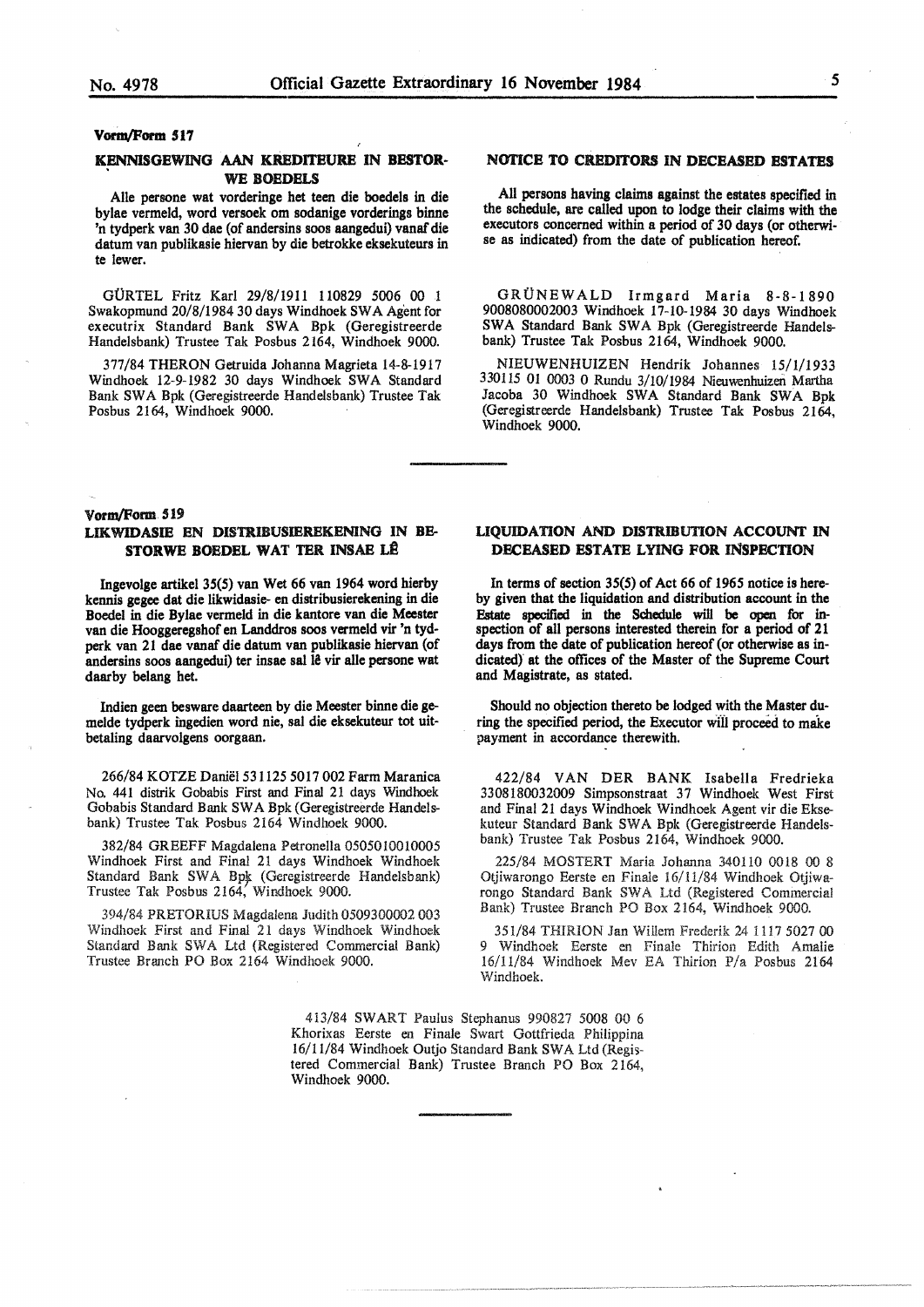#### KENNISGEWING OOREENKOMSTIG ARTIKEL 113 VAN WET 24 VAN 1936

Geliewe kennis te neem dat die verbeterde eerste en voorlopige likwidasie- en distribusierekening in die insolvente bestorwe Boedel van CAREL NICOLAS SMIT (RSA Identiteitsnommer 1710135019001) in die lewe 'n sakeman woonagtig te woonstel nommer 60 De Beerswoonstelle, Windhoek en afgestorwe op die 24ste Mei 1984 deur die Meester van die Hooggeregshof goedgekeur en bekragtig is op die 31ste dag van Oktober 1984 en dat 'n verdeling nou ingevolge die voormelde rekening gemaak word.

GEDATEER te WINDHOEK OP HEDE DIE 8ste DAG VAN NOVEMBER 1984.

> JOHANNES DAWID GERHARDUS MARITZ EKSEKUTEUR STERN & BARNARD 3de Vloer — Swabankgebou Bülowstraat — Posbus 452 WINDHOEK

KENNISGEWING VAN OORDRAG VAN BESIGHEID

Kennis geskied hiermee dat na VEERTIEN (14) dae vanaf die datum van publikasie van hierdie Kennisgewing, aansoek by die Lisensiehof, Windhoek in die distrik van Windhoek, gedoen sal word vir die oordrag van motor garage lisensie huidiglik gehou deur **ANTONIO GODINHO**  FERREIRA, wie handel dryf as GODINHO AUTO BODY REPAIRS te Erf 4757, Anton Rupert Straat, Windhoek aan ANTONIO EDUARDO FIGUEIRA wie vir eie rekening op dieselfde erf in die naam van en styl van GODINHO AUTO BODY REPAIRS.

GEDATEER te WINDHOEK op hierdie 12de dag van OKTOBER 1984.

Geteken: DF **SMUTS**  LORENTZ & BONE Prokureurs vir Applikant Standard Bankgebou Kaiser Straat Posbus 85 WINDHOEK

#### OORDRAG VAN LISENSIE

KENNIS GESKIED HIERMEE dat na afloop van 14 (VEER TIEN) dae vanaf verskyning van hierdie kennisgewing aansoek gedoen sal word by die Handelslisensiehof vir die distrik LUDERITZ om oordrag van die Algemene Handelaar Lisensie wat gehou word deur ANNA FREDERIKA PESCH ten opsigte van perseel en besigheid wat daarin gedryf word onder die naam S.A. Jiingst op Erf 5, Talstraat, LUDERITZ, aan JACOBINA AMADHILA en THEMUS ISAI wie sodanige besigheid vir eie belang en rekening vanaf 5 Desember 1984 sat dryf onder die naam CHICKITORS.

> RISSIK, COX - PROBART Prokureurs vir die Partye Khabuserstraat 3a Posbus 90 KEETMANSHOOP 9000

KEETMANSHOOP 18 OKTOBER 1984

### **IN DIE HOOGGEREGSHOF VAN SUIDWES-AFRIKA WINDHOEK, VRYDAG, 26 OKTOBER 1984 VOOR SY EDELE REGTER STRYDOM**

In **die Aansoek van:** 

**DIE BANK VAN SUIDWES-AFRIKA/ NAMIBIË BEPERK** 

teen

CAVALIER SWA (EDMS) BEPERK P/A PJ MALHERBE & KIE 2de VLOER BANK WINDHOEKGEBOU KAISERSTRAAT WINDHOEK

Respondent

Applikant

Na aanhoor van Advokaat Turck namens die Applikant en na deurlees van die Kennisgewing van Mosie en ander stukke hierin geliasseer:

GELAS DIE HOF

- l. DAT die bogenoemde Respondent Maatskappy hiermee Voorlopig gelikwideer word.
- 2. Oat 'n Bevel *nisi* hiermee uitgereik word waarin alle belanghebbende persone opgeroep word om te verskyn en redes, indien enige voor hierdie Hof aan te voer op VRYDAG, 23 NOVEMBER 1984 om 10h00 waarom die genoemde Respondent Maatskappy nie finaal gelikwideer sal word nie.
- 3. Oat betekening van hierdie bevel geskied op die geregistreerde kantoor van die genoemde Respondent Maatskappy asook deur publikasie daarvan een maal in elk van die Offisiele Koerant en Die Republikein.
- 4. Dat die koste van hierdie aansoek, koste in Likwidasie sal wees.

OP LAS VAN DIE HOF

H. Peters GRIFFIER (MULLER & B)

#### UITKEER VAN DIVIDENDE EN INSAMELING VAN KONTRIBUSIES IN GESEKWESTREERDE BOEDELS OF MAATSKAPPYE IN LIKWIDASIE

Nademaal die likwidasierekeninge en distribusie- of kontribusierekenings in die gesekwestreerde boedels of maatskappye in likwidasie, na gelang van die geval, hieronder vermeld op die datums daarin vermeld, bekragtig is, word hierby ingevolge artikel 113(1) van die Insolvensiewet, 1936 artikel 139(2) van die Maatskappyewet, 1926, en artikel 409(2) van die Maatskappyewet, 1973 kennis gegee dat uitbetaling van dividende of insameling van kontribusies aan die gang is in genoemde boedels of maatskappye soos hieronder uiteengesit en dat elke kontribusiepligte skuldeiser die bedrag deur hom verskuldig by die adres hieronder genoem aan die kurator of likwidateur moet betaal.

W8/84 Edelweiss Boerdery (Edms) Bpk (In voluntary liquidation) 1984-10-31 Contributions being levied. The First and Final Liquidation and Distribution account. B.A.L. de Beer, liquidator, PJ Malherbe & Co, PO Box 30, Windhoek, 9000.